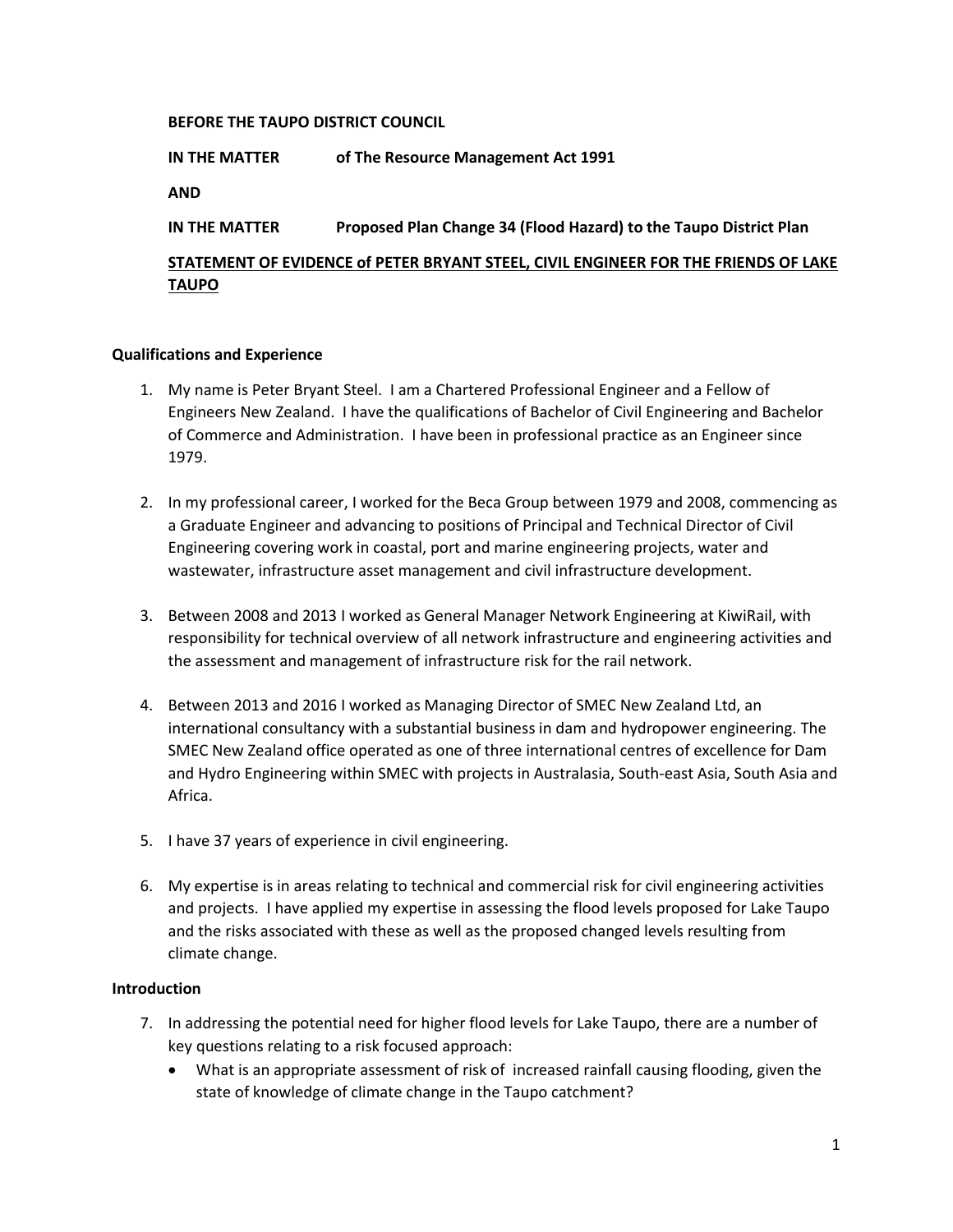- What is an appropriate response and risk allocation to respond to this. How does this compare with existing risk allocation and expected responses to flood events?
- Who is best placed to address any change to the potential changed risk?
- 8. Currently Lake Taupo is a managed lake, with the primary control for the lake level being the control gates at the discharge from the lake into the Waikato River. Flood events are superimposed on the base level of the lake which is set by the control gates.
- 9. The Resource Consents for the operation of the issued in 2006 by the Waikato Regional Council to Mighty River Power – now Mercury, have already set down rules and associated levels for flooding on the lake for various return period storms. These rules include a substantial allowance for climate change. This existing flood management framework has been ignored by the documentation supporting this Plan Change. The rules in the Consents are the primary statutory control for lake levels and flooding of the lake.
- 10. The following table compares the flood levels under the existing Consents with those proposed by the Plan Change:

| <b>Average Return Interval</b>              | <b>MRP Consents Conditions</b> | <b>Proposed under Taupo</b><br><b>District Council Plan</b><br>Change 34 |
|---------------------------------------------|--------------------------------|--------------------------------------------------------------------------|
| <b>Upper Lake Level allowed for control</b> | 357.25m                        |                                                                          |
| for generation of electricity               |                                |                                                                          |
| 5 year ARI                                  | 357.25m                        | 357.46m                                                                  |
| 20 Year ARI                                 | 357.39m                        | 357.64m                                                                  |
| 100 Year ARI                                | 357.50m                        | 357.79m                                                                  |
| <b>Lake Taupo Compensation Claims</b>       | 357.387m                       |                                                                          |
| Act - compensation level                    |                                |                                                                          |

- 11. The existing consented flood levels include a 12% increase in rainfall as a result of climate change. The Commissioners for the Consents also concluded that the lake level management regime imposed by the Consents would reduce flood risk and occurrence.
- 12. The technical analysis which has been used to support the flood levels proposed for the Plan Change is excessively conservative and is at odds with the evidence put forward for the Consent Hearings in 2003.

The conservative assumptions include:

 There is no provision for mitigation for increases in rainfall resulting from actual and expected increases in plantation forest in the Taupo catchment. The only analysis provided is for removal of forest areas with a change to pasture. This is not supported by current trends and is not allowed by land use controls for the catchment.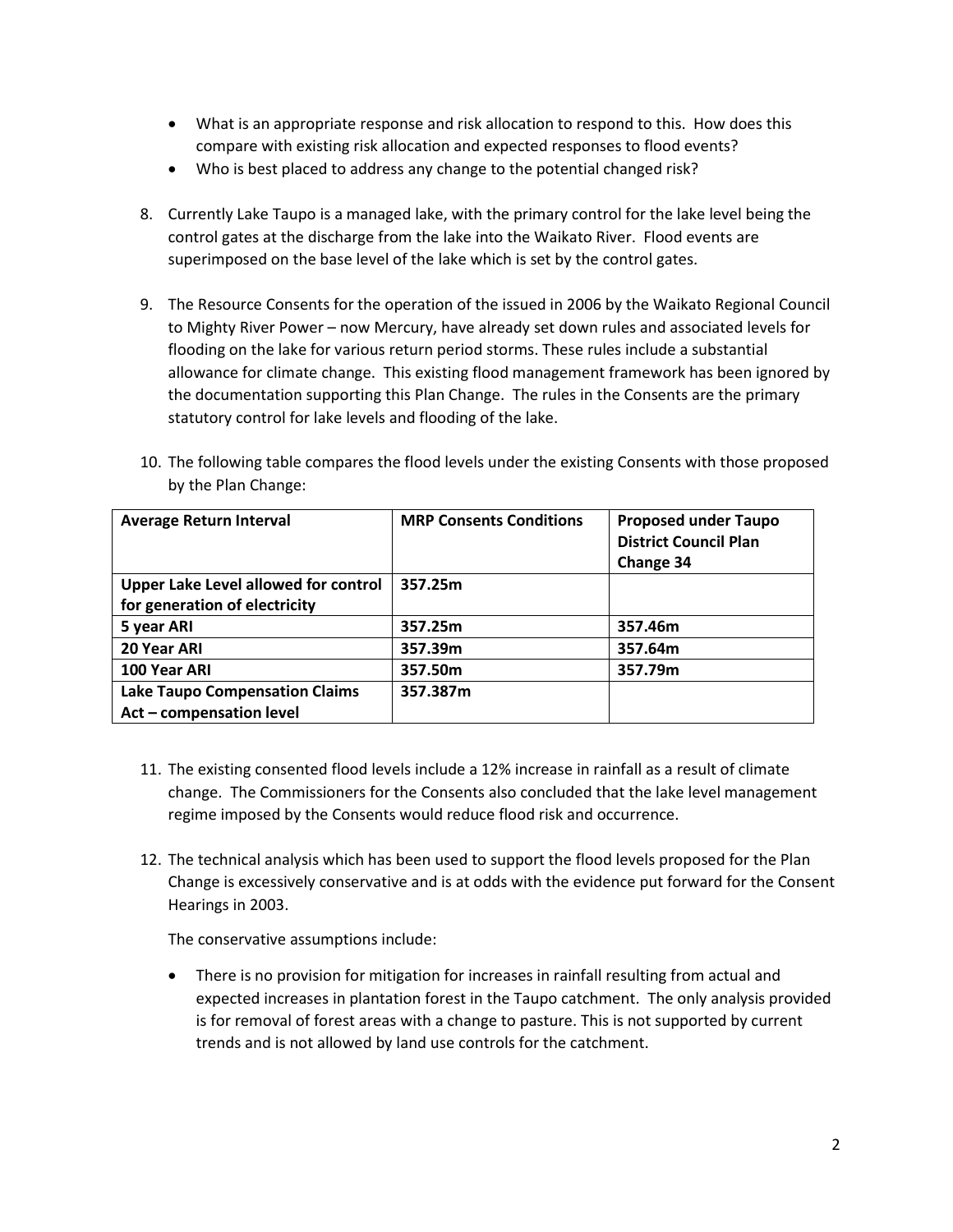The allowed flood levels will be created by a combination of two or more unrelated events. As an example it is very extremely unlikely that a 1:100 year flood will occur at the same time as a 1:100 year seiche event.

(NIWA section 4.3.2 and pg 6 Para 2 and Opus 2015 Section 5.2)

13. The highly conservative assumptions are backed up by the NIWA Peer Review. In a statement relating to the acceptability of the technical work undertaken by Opus, NIWA concludes their Executive Summary:

*"If these studies were to be used for major capital works for protection of assets or for denying planning approval to large projects, we suggest that our recommendations regarding alternative frequency analysis methods, dealing with uncertainty, potential compounding of probabilities, and aspects of data collection for hydraulic model calibration, be addressed."*

14. There are hundreds of private lakefront properties affected by this plan change in addition to the publicly owned assets and properties near the rivers. The aggregate value of the affected private properties alone is in excess of \$200 million. These properties comprise a major capital asset require additional, proper analysis to be undertaken as recommended by NIWA. This proper analysis has not been undertaken.

## **Overview and Basis of Evidence**

- 15. In preparing my submission on this Plan Change and this Evidence, in addition to the Opus Report "Taupo District Flood Hazard Study – Lake Taupo Foreshore" of June 2014, and the Opus Report "Taupo District Flood Hazard Study – Stage 1" of 2008, plus the NIWA Report "Peer Review of Taupo District Flood Hazard Reports" of March 2015, I have drawn on four primary sources of information:
	- The Mighty River Power Waikato River Hydro System Consents which commenced on 12 April 2006 and run until 2041.
	- The Mighty River Power Taupo Waikato Consents Decision Report prepared by the Commissioners for the Consents, dated 29 August 2003.
	- The Evidence of Horace Freestone presented in 2001 at the hearings for the Consents. This is important as it is specifically referred to in the Consent Report, and provides reasoning for the (then) proposed removal of the seasonal lowering of Lake Taupo, and the assumptions relating to Climate Change that were proposed for the Consents.
	- The Report of March 2018 "Lake Taupō Foreshore Monitoring Five-Yearly Critical Analysis" prepared by Opus for Mercury Energy, which presents information relating to the Review clause in the Consents.
- 16. These documents show a strongly different view of flood risk and levels to that being presented to this Plan Change. The Consents were supported by technical information prepared by Opus the same Consultants who have prepared the technical reports supporting this Plan Change and who argued for the reduced flood provisions allowed by the Consents in 2006. Since 2006 Opus have provided reports including the Five Yearly Critical Analysis to show that there is no need for a Consent Review, because the technical basis of the Consents continue to be appropriate.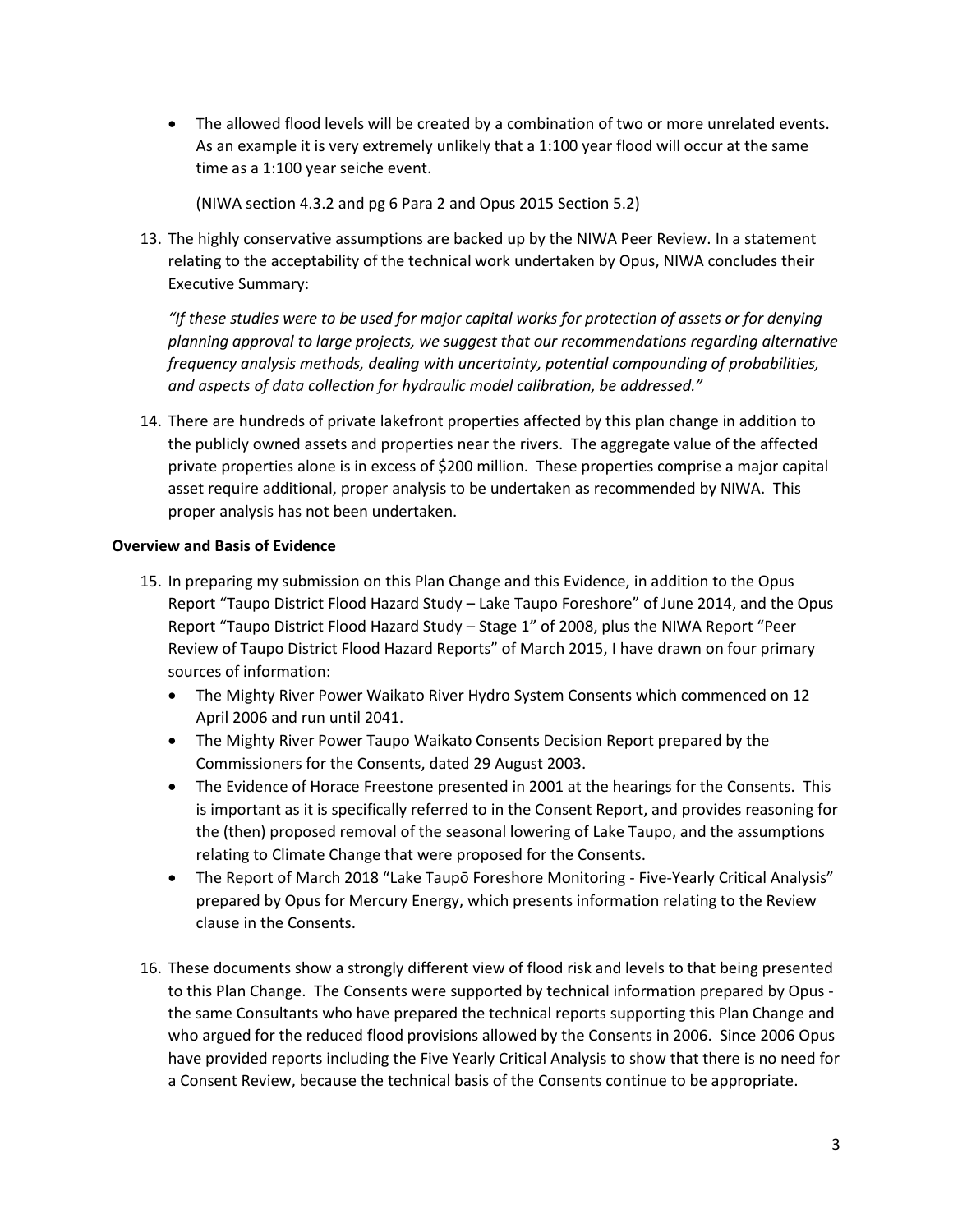#### **Lake Taupo is a Controlled Level Hydro Reservoir**

- 17. Since the start of operation of the outlet Control Gates on the Waikato River in 1941, Lake Taupo has been managed as a hydro reservoir for the Waikato hydro dams. With the enlargement and lowering of the outlet channel undertaken in association with the Control Gate construction, the uncontrolled, "gates open" level of the lake has been approximately 1.2 metres lower than the lake level prior to the construction of the control gates This is referred to as the "no-consent" baseline in the Consent Report (references Sections 8.2 to 8.6 and 10.2.1 of the Consent Report and 10.36 of Freestone evidence).
- 18. If the control gates are held fully open at all times, the lake would never rise to any level above approximately 356.50m, that is around 750mm below the current Maximum Control Level. (Reference 10.38 and Figure 10.11 of the Freestone evidence)
- 19. The Commissioners for the Consents were clear in their view that all lake levels above the No-Consent Baseline level are as a result of the exercise of the Consents that they granted. This means that the Consents applies at all times and for all levels of Lake Taupo including during flood events.
- 20. Lake level management provided by the control gates means that, for any recorded or potential flood, if the control gates are opened sufficiently in advance, the lake will not rise to any set flood level.
- 21. Proactive management of the lake levels to reduce flooding is required by the Consents and has been ignored by the Opus technical studies supporting this Plan Change.
- 22. As an example, for the 1998 flood the lake rose to 357.493m, which is 106mm above the Compensation level for the lake. I am not aware of the exact flows during the period prior to this flood but if the discharge through the control gates had been increased from the median annual flow to the discharge capacity of 310 cumec for less than three days, the lake level during this flood would not have exceeded the Compensation level.
- 23. The Compensation legislation and the original work on setting the control levels for Lake Taupo dates to a time before the introduction of weather satellites which now assist proactive management of the lake level by forecast tracking of severe storms and rainfall events, and which came into regular use in the early 1970s. Evidence of this is provided by the reducing occurrence of Compensation lake levels and reduced exceedances of the Maximum Control Level since 1947 which are summarised below from Table 3.2 of the 2015 Opus Flood study: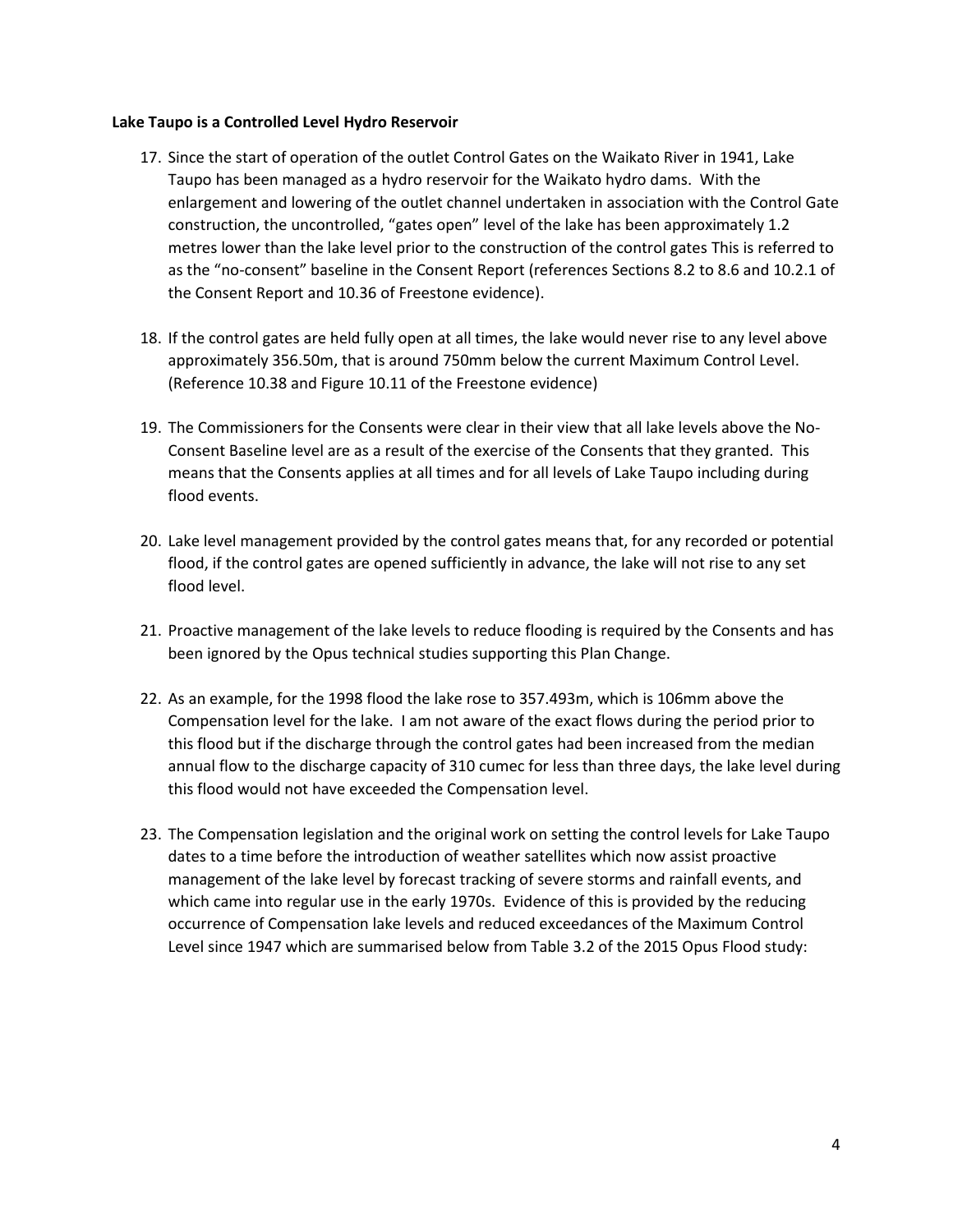| Decade | Number of     | <b>Compensation Level</b> |             | Maximum Control Level |                         |
|--------|---------------|---------------------------|-------------|-----------------------|-------------------------|
|        | years covered | Exceedances               |             | Exceedances           |                         |
|        |               | Number                    | Years       | <b>Number</b>         | Years                   |
| 1940s  | 3             |                           | 1949        | 3                     | 1947, 1948, 1949        |
| 1950s  | 10            | 3                         | 1953, 1956, | 5                     | 1952, 1953, 1956, 1957, |
|        |               |                           | 1957        |                       | 1959                    |
| 1960s  | 10            |                           | 1962        | 7                     | 1962, 1963, 1964, 1965, |
|        |               |                           |             |                       | 1966, 1967, 1968        |
| 1970s  | 10            | $\Omega$                  |             | $\overline{2}$        | `1970, 1972             |
| 1980s  | 10            | $\Omega$                  |             | 4                     | 1983, 1985, 1986, 1988  |
| 1990s  | 10            | 1                         | 1998        | $\overline{2}$        | 1996, 1998              |
| 2000s  | 10            | $\Omega$                  |             | 1                     | 2004                    |
| 2010s  |               | 0                         |             | $\overline{2}$        | 2010, 2011              |

- 24. During the 1950s, there were three compensation events, reducing to one during the 1960s decade and a single event in the near five decade period since 1970. Similarly, the occurrence of floods exceeding the MCL level of 357.25 have substantially reduced since the 1980s.
- 25. Further to this, the lake level occurrence graphs shown in Figure 4.4 on Pg 19 of the Five Yearly Critical Analysis Report show a reduction of the occurrence of extreme high and extreme low lake levels since the year 2000.
- 26. It is clear that Mercury is working well, using the Control Gates to manage the lake levels and proactively avoid flooding as required by the Consents. I also note that the report into Mercury's management of the January 2011 floods states that the gates were opened in advance of the rain event which caused the flood, as expected by the Consents.
- 27. In future, with ongoing improvement in weather forecasting being provided by research into climate change models and long term weather forecasts, it is reasonable to expect further improvement in forecasting of high rainfall events which will give more warning of flood events and assist proactive flood management for the Taupo catchment, consistent with the expectations of the Commissioners for the Consents.
- 28. In addition to the Consents, which provides the statutory basis for management of flood levels, there is a further control on lake levels for Taupo in the Lake Taupo Compensation Claims Act 1947 which provides for compensation of affected parties if the lake level exceeds a level of 357.387 m and relieves Taupo District Council from liability for flooding of the lake. This legislation refers simply to "control" of the lake above this level without reference to any cause, so applies to any occurrence of use of the control gates to cause the lake to exceed this level, either for hydro management or for control of flooding in the Waikato River.

## **Existing Consents and Legislation relating to Flooding of Lake Taupo**

29. There have been statutory controls on flood levels in Lake Taupo since 1947 when the Lake Taupo Compensation Claims Act was passed, with maximum/minimum control levels being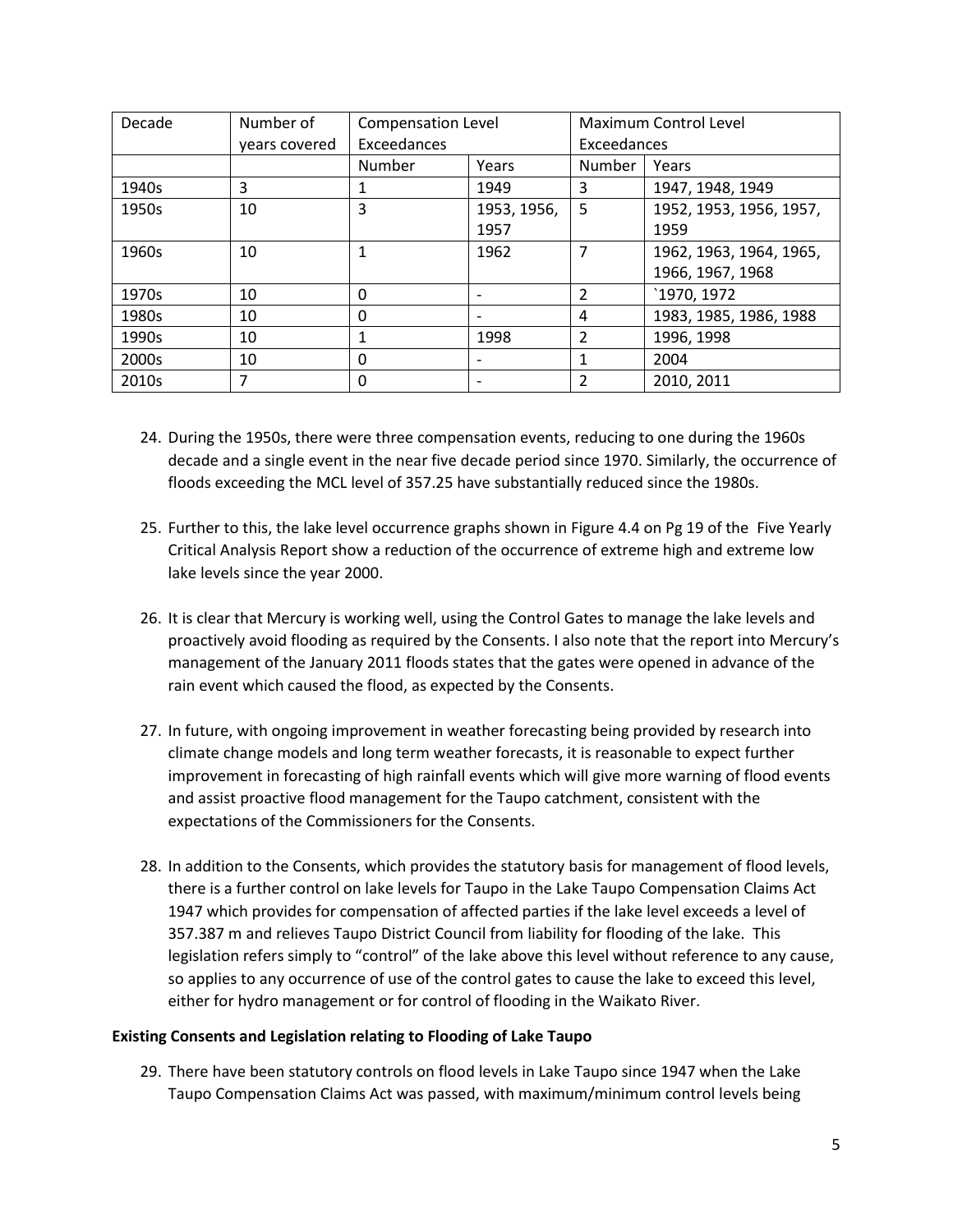developed by the 1960s. The Consents for managing the level of the lake and the discharges into the Waikato were last renewed in 2006 with the following Conditions:

- 2.1 *The consent holder may at any time operate the Taupo gates to manage the level of Lake Taupo, for the purpose of water storage for hydro electricity generation, between the following control levels:*
	- *357.25 masl (maximum control level),and*
	- *355.85 masl (minimum control level)*
- 2.4 *The Taupo gates may not be used to manage the level of Lake Taupo above 357.25 masl primarily for the purpose of generating electricity. If at any time the lake rises above this level, then the Taupo gates shall be operated in such a way so as to return the level of the lake to 357.25 masl as soon as is practicable.*
- 2.5 *The consent holder shall operate the Taupo gates according to a management regime designed to achieve the following objectives for the level of Lake Taupo:*
	- *A less than 20% annual exceedance probability of 357.25 masl (i.e. an average I in 5 year recurrence interval).*
	- *A less than 5% annual exceedance probability of 357.39 masl (i.e. an average 1 in 20 year recurrence interval).*
	- *A less than 1% annual exceedance probability of 357.50 masl (i.e. an average I in 100 year recurrence interval).*
- 5.1 *High Flow conditions will be deemed to exist in the Waikato hydro system when one or more of the following occurs:* 
	- *Lake Taupo levels exceed 357.25 masl;*
	- *Waikato River flow is greater than 850 m<sup>3</sup> /s at Ngaruawahia;*
	- *Catchment and/or river inflows cause or seem likely to cause any of the hydro reservoirs or Lake Taupo to rise above maximum control levels as described in conditions 2.1 and 3.1*
- 30. Condition 5.1 of the Consents in its reference to "seems likely" requires proactive management of potential flood occurrence in Lake Taupo or elsewhere in the catchment.
- 31. The Consent Report discusses the Commissioners expectations that floods would be managed under the Consents (Section 10.2.1 Pg 51 para 3);

*However the management regime discussed in Section 9 above and imposed by Condition 2.5 will force lower lake levels during times when inflows to the lake are expected to raise its level above the maximum control level. It is through this mechanism that we see the incidence of flooding and erosion around the eastern and southern sections of Lake Taupo under the future operating regime to be no worse than under the present operating rules.*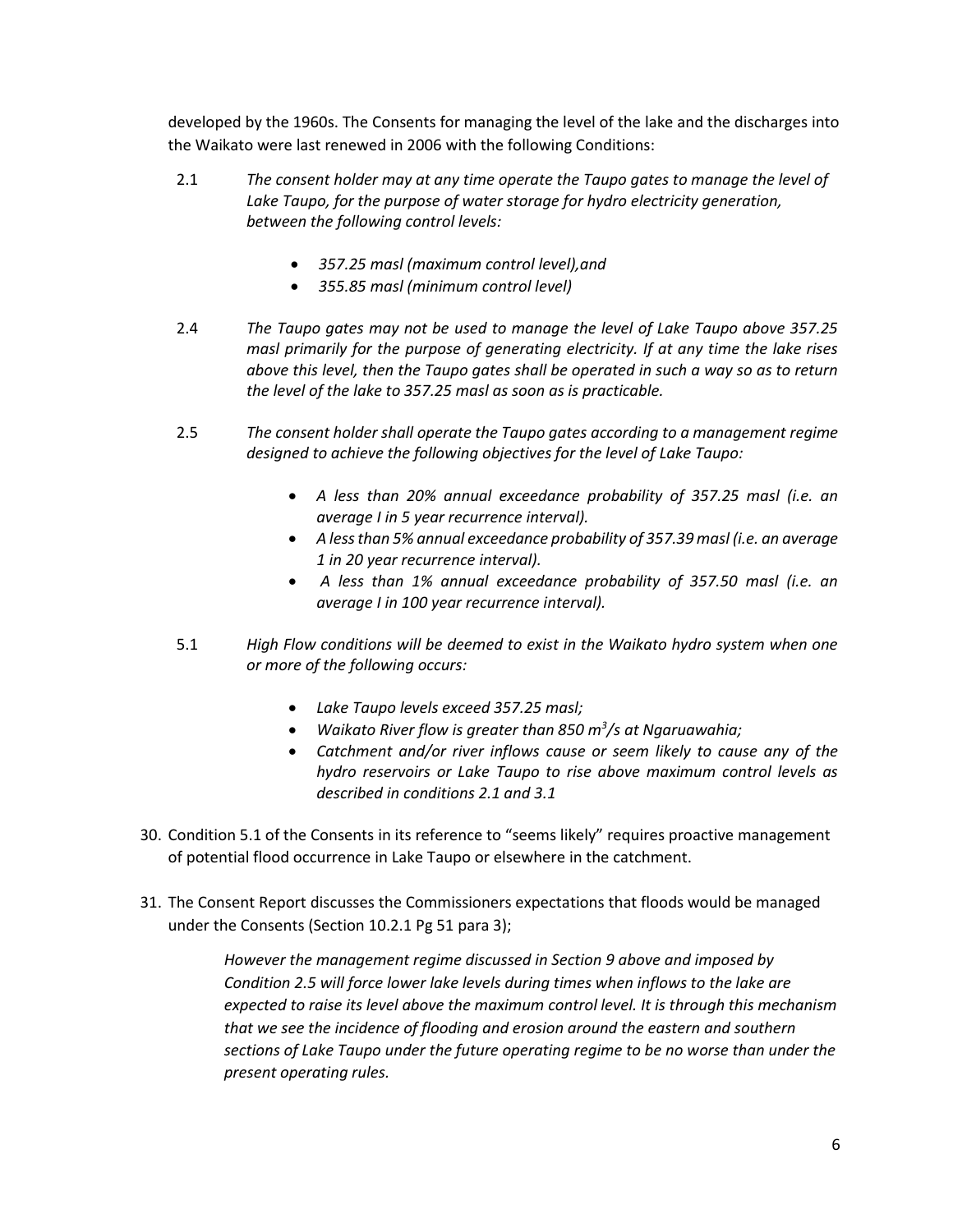32. My view is that the Consents and the LTCC Act are quite consistent with the operation of a hydro lake, with appropriate provisions for breaches of the consent conditions in the event of excessive flood levels and breach of the LTCC Act. This is in complete contrast with the Plan Change lake levels which present an unmanaged lake regime - not what is intended or being delivered under the Consents.

## **Provisions for Climate Change**

- 33. Estimating the increase of runoff into Lake Taupo resulting from climate change is the most fundamental assumption for determining the need for any flood protection in addition to that provided by the Consents.
- 34. Both the submissions supporting the 2006 Consents and the submissions supporting the current Plan Change include predictions of climate change generated rainfall increase for the Taupo catchment.
- 35. For the Consent, climate change was not covered in the Assessment of Environmental Effects. Temperature induced rainfall increase assumptions for the Consents were covered by evidence presented to the Hearings by an Opus Expert Witness, Horace Freestone. The information presented is not detailed but is very clear in its assumptions of the magnitude of climate change assumed for the Consents:
	- 9.4 *A climate review suggests there could be an increase in rainfall of 12% in the next 35 years. This implies an increase in stream flow.*
	- 9.5 As well as this, rainfall intensities are expect to increase too, so that a daily rainfall with a return period of 100 years will show a return period change to between 30 and 60 years. That increased rainfall is reflected over the whole flow spectrum.
- 36. These assumptions of climate change for the Consents can be compared with the assumptions made for the Plan Change and the information provided by the 2018 Five Yearly Critical Analysis Report.
- 37. The Plan Change estimates of 2014 are for a 7.2 % increase in rainfall runoff into the lake in 30 years by the 2040s and a 16.8% increase in 80 years by the 2090s, which compared with the 2003 estimate of a 12% increase in 35 years by the late 2030s. The latest report, the 2018 Five Yearly Critical Analysis shows that the increased rainfall has not yet occurred.
- 38. Further to the delay in increased rainfall, the Opus Technical Studies include specific work analysing the relationship of temperature and rainfall for the Tongariro River, and finds that there is no relationship for this catchment ie flows do not increase with increasing temperature. (Opus Lake Taupo Foreshore Report Section 5.2 and NIWA Peer Review Section 4.3.2 Para 5).
- 39. Uncertainty for climate change temperature induced future rainfall changes for the Taupo catchment is also consistent with general national climate change assessments of higher rainfall in the west and reduced rainfall in the east - what does this mean for Taupo in the centre?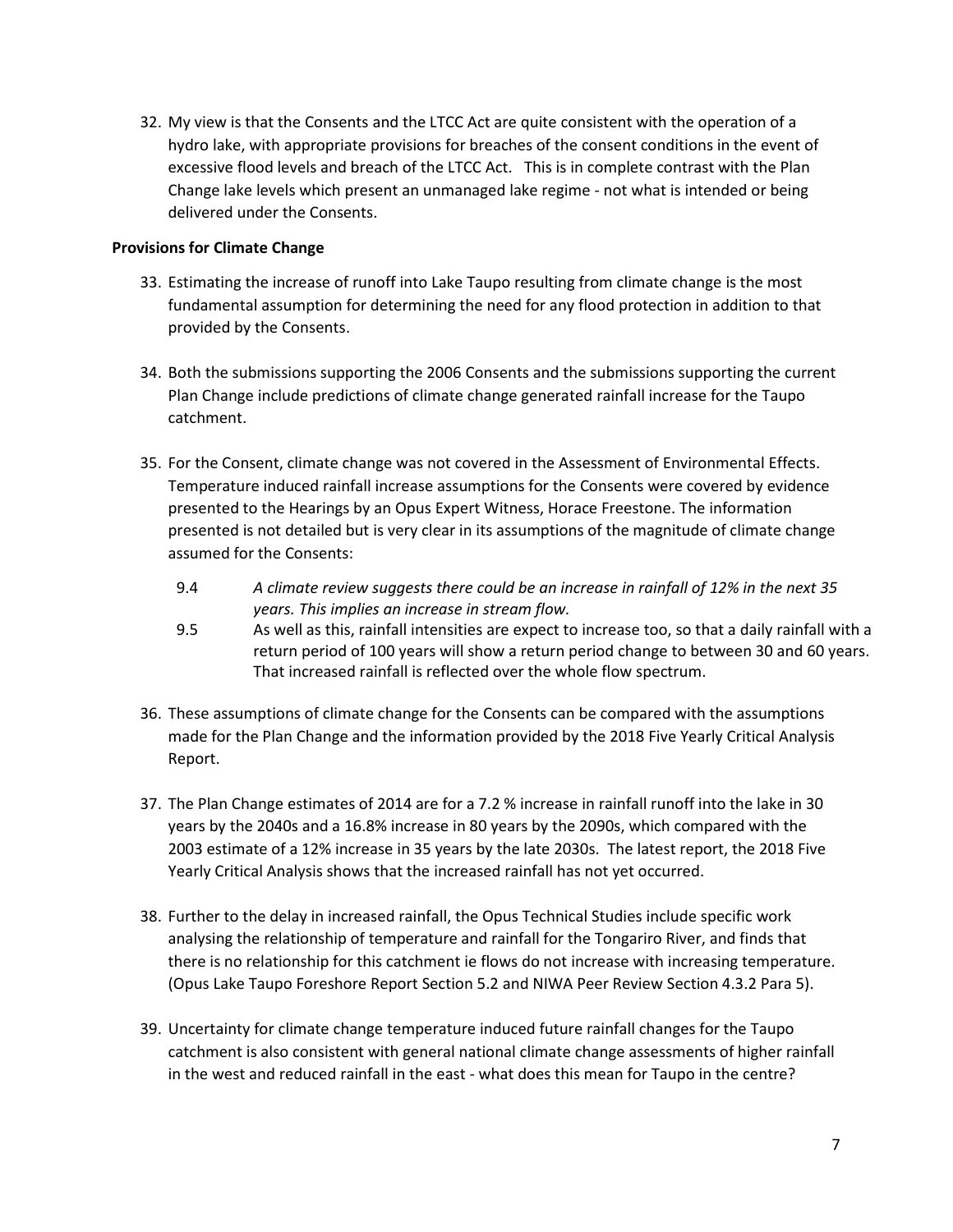- 40. While climate change is clearly expected to deliver temperature increases, the Opus work shows that there is no clarity that these will result in rainfall increases for the Taupo catchment and no certainty as to the time it will take for these to become evident.
- 41. Based on the average temperature increases now assessed, the Freestone forecast of a 12% rainfall increase now relates to a 50 to 60 year increment towards the current forecast of 17% rainfall increase in 80 years.
- 42. In terms of increased rainfall intensities, Freestone's description of return periods from 100 year events becoming 30 to 60 year events as a result of climate change is consistent with Opus 2008 Table 4.8 lake levels which show current 100 ARI year lake rise events changing to a similar rise for a 50 year ARI event under the 2030s climate change scenario.

## **Afforestation in the Taupo Catchment**

- 43. The reports supporting the current Plan Change and those supporting the Consents use the same information to consider the effects of afforestation changes in the Taupo catchment. However they use it in diametrically opposed ways. Evidence presented to the Consent Hearings considered afforestation as a mitigation for rainfall increases resulting from climate change. The Plan Change Technical Reports consider the removal of all forest from the Taupo catchment which results in substantial increases of peak inflows to the rivers and Lake.
- 44. The conclusion made by Mr Freestone in Section 18.11 of his evidence for the Consents is:
	- 18.11 In a similar vein we studied the likely effect of climate and land use change over the next 35 years and found that water yield would increase with increasing rainfall but would decrease an equivalent amount as a result of increased afforestation. The net result Is no significant change, except of course for reduction in TPD diversion flows.
- 45. Freestone's view that increased rainfall would be offset by increased afforestation are further developed in his evidence. In Section 9.7 of his evidence states that he anticipates an increase of 8% in the percentage of the Taupo catchment in 35 years, which relates to his assessment of the 12% increase in rainfall being offset by this increase in the forest area. On this basis of Freestone's work, a pro rata increase to reflect a 16.8% rainfall increase would require a 11.2% increase in forestry planting.
- 46. The current situation in the catchment and in terms of National and Regional Policies is:
	- Between 2001 and 2012 there was an increase of 2.2% in the area of plantation forest within the Taupo Catchment. (Waikato Regional Council provided figures). WRC were unable to provide information later than 2012.
	- The current Government has significant policy targets and initiatives seeking to expand forest planting.
	- For the Taupo catchment, the imposition of Nitrogen management requirements within the catchment, as a result of Waikato Regional Council Plan Change 5, means that it is not possible to expand and apply fertiliser to new pastoral areas. Forestry is an acceptable and appropriate land use which is consistent with Plan Change 5.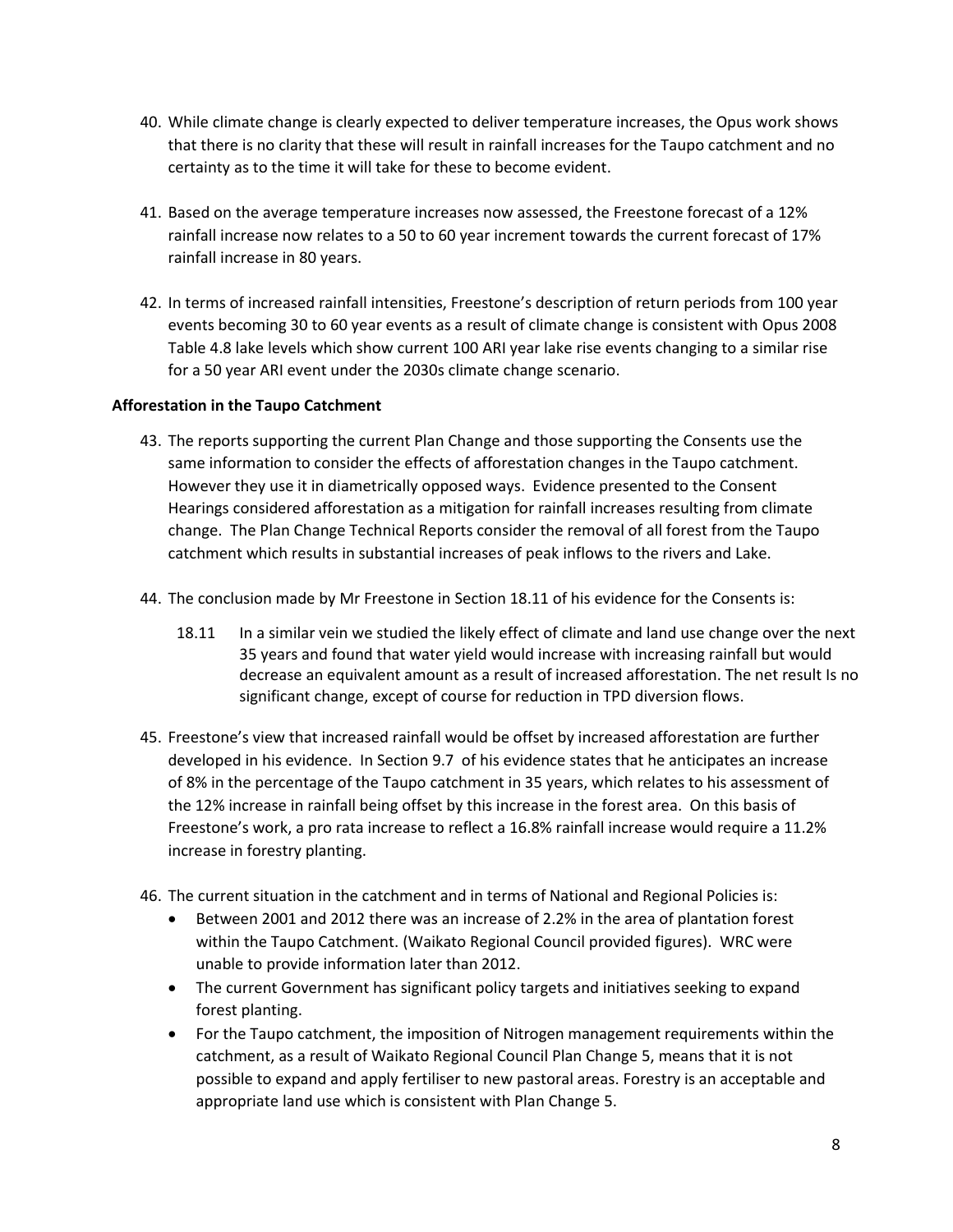47. I conclude that it is highly likely that forest planting will increase in the time frame of the Consents and beyond as noted by Freestone. This is a substantial mitigation of increased flows, which is ignored by the Plan Change reports.

### **Seiche**

- 48. Section 7 of the Opus 2014 Lake Taupo Foreshore Report is clear in that seiche is induced lake level variation and is independent of flood occurrence. Lake levels are required to be managed to the Consent level maxima and are subject to the Lake Taupo Compensation Claims Act. Freestone considers seiche in section 10.31 of his Consent evidence, concluding that it is not significant. It is included in the Consented lake levels.
- 49. As independent occurrences, the combination of a 100 year flood with a 100 year seiche gives a 1 in 10,000 year occurrence, which well beyond the 100 year return period criteria being considered for flooding of Taupo.

### **Consent Review Provisions**

- 50. The potential for Review of the Consents is relevant to this Plan Change as a review is allowed where information presented in support of the Consents is found to be inaccurate.
- 51. Review of the Consents would be in accordance with Section 128 of the Resource Management Act. The Consent Conditions provide that reviews are able to be considered at five yearly intervals commencing from 2013. The current year, 2018 is a Review year and at the time of writing of this evidence, there has been no response by the Waikato Regional Council as to the requirement for a review. The Friends of Lake Taupo have submitted that a review is essential, given the differences between the work supporting this Plan Change and that supporting the Consents.
- 52. The RMA consent review provisions relevant to the Consents allow a review to be initiated in the following circumstances:

*To deal with any adverse effect on the environment which may arise from the exercise of the consent and which it is appropriate to deal with at a later stage; or*

*If the information made available to the consent authority by the applicant for the consent for the purposes of the application contained inaccuracies which materially influenced the decision made on the application and the effects of the exercise of the consent are such that it is necessary to apply more appropriate conditions.*

53. The 2018 Five Yearly Critical Analysis Report provides information to support the Mercury position that no Consent Review is needed. This Report has a primary focus on shoreline management and erosion, reflecting the significant increase in erosion occurrence and erosion management costs which have been incurred by lakeshore land owners over the past five years. It also includes a review of rainfall and hydrology for the lake catchment which is summarised in its Conclusion: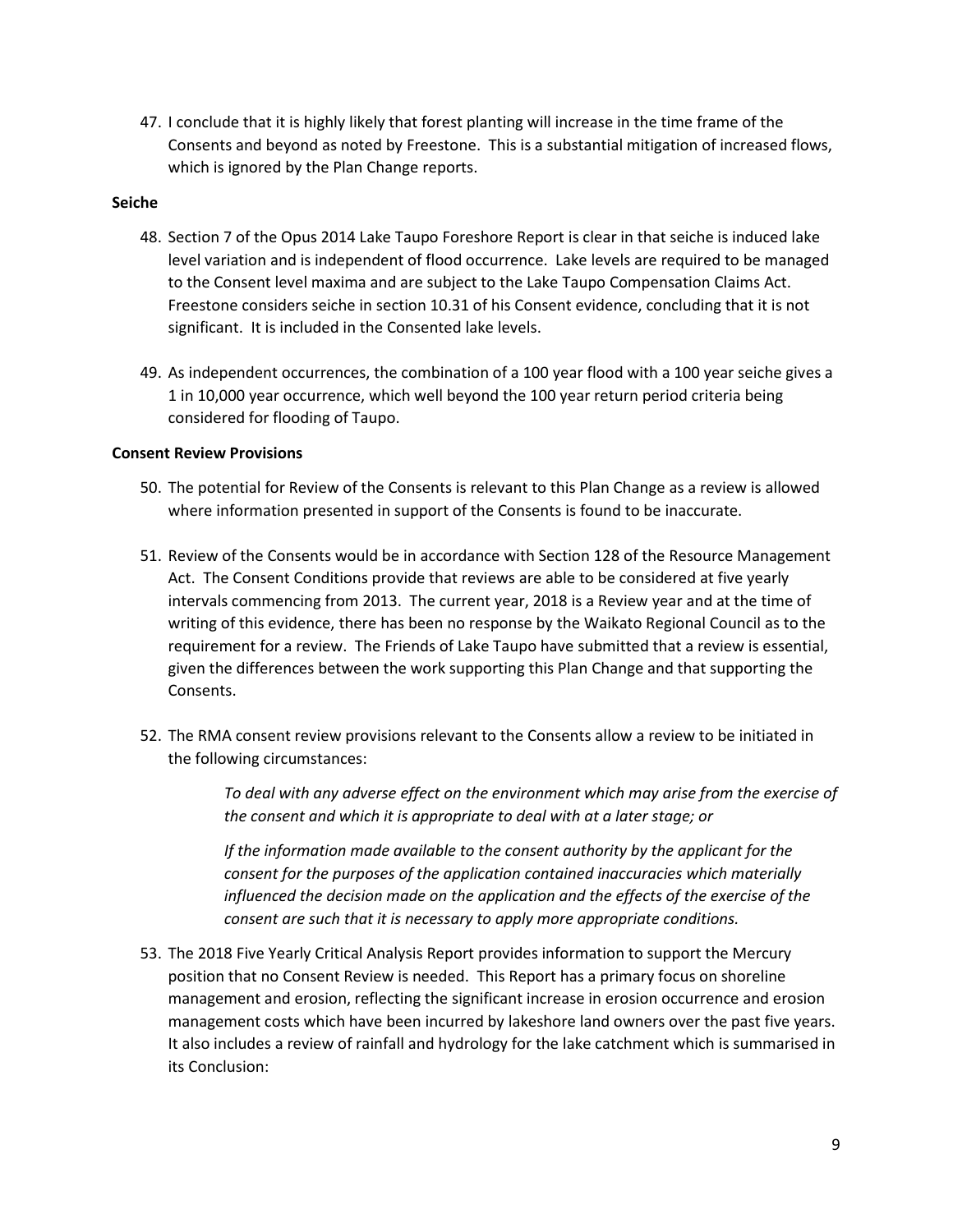*The inflows to Lake Taupō from 2012-2017 were less than over the proceeding period analysed (2004-2011). Most inflow over this period was lower than over any period from 1980-2017. The maximum inflow over the past five years was 802m³/s, compared with 1024m³/s during the 2004-2011 period*.

*Despite the past five years being characterised by lower than average inflows, they are not atypical. Inflows have been lower at various other times. These lower than average inflows are reflected in the generally lower lake levels when compared to the previous five years. This period of lower than average inflows is reflected in 'compressed' lake level variation i.e. lower maximum and higher minimum lake levels than the longer-term average. During the previous period analysed (2004-2011), the lake level spent 66% of the time above the long-term median because of higher inflows over that period, compared to only 52% of the time over the past five years.*

- 54. The Planner's Section 42A Report prepared for these Hearings states that it is not possible for Taupo District to require the Waikato Regional Council as a separate authority to take action. However the WRC are responsible for the management of floods in the catchment and the Taupo District Council are responsible for setting flood levels for adjacent land areas. These two responsibilities directly interact with each other. There is a very substantial difference in the flooding provisions in place and being considered by each party, and there is the provision for a Review of the Consents. These differences need to be properly considered and resolved, not ignored.
- 55. The Commissioners for this Plan Change can request that the WRC review the Consents if they consider that the Consented flood levels are no longer appropriate.

#### **Issues raised by NIWA in Review Report**

- 56. I have not undertaken a detailed technical review of the Opus technical studies. I will highlight a number of issues raised by NIWA as Peer Reviewer for the studies which all reflect conservative assumptions for the work supporting the Plan Change.
- 57. The Niwa report "Peer Review of Taupo District Flood Hazard Reports" of March 2015 adopts very soft and uncritical language but identifies a number of issues where NIWA disagree with the assumptions, methods and conclusions used or developed by Opus:
	- Opus's extrapolation of flood frequency distributions is inadequate and needs to be reconsidered. (Page 4 paragraph 3 of NIWA Review Report).
	- Opus's Combinations of 100 year river/stream floods with 100 year lake levels are much rarer than a 100 year event and therefore do not fit the required 1% AEP criteria. (Page 4 Paragraph 4 and Section 4.3.2 Page 24 Para 3 of NIWA Review Report).
	- Hydraulic modelling is compromised by inadequate or absent calibration data. (Page 4 paragraph 5 of NIWA Review Report).
	- Opus's addition of the effective lake levels with climate change and seiche effects at a given return period overestimates the true combined lake level at that return period. (Page 5 Paragraph 6 of NIWA Review Report).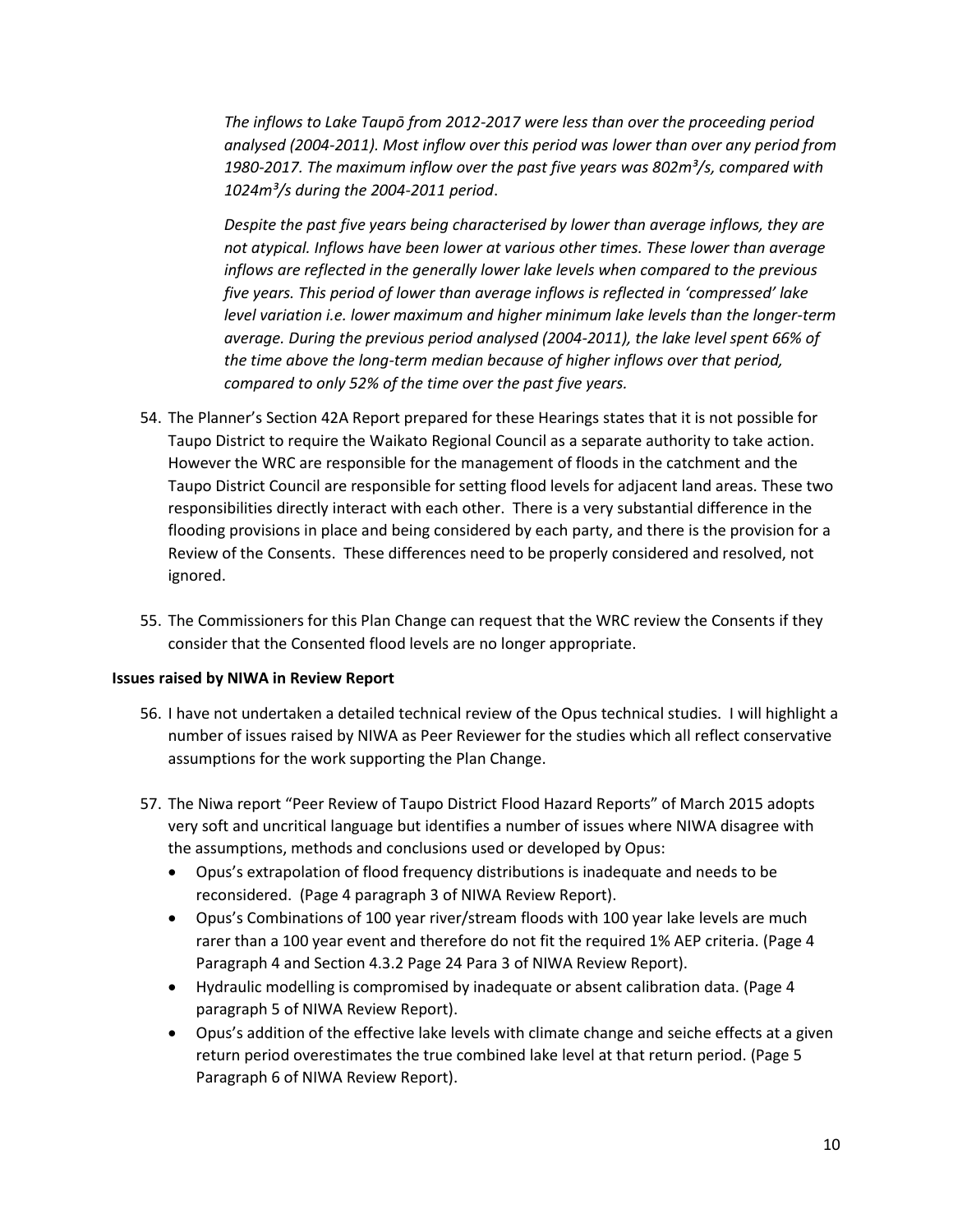- Opus's approach to estimation has added conservative assumptions at each stage which will have provided a higher level of protection than is appropriate and at a very high level, or very low annual exceedance probability (aep). (Page 6 Paragraph 2 and Section 5 Page 30 Paragraph 1 of NIWA Review Report).
- 58. Separate to the NIWA comments on combination of 100 year lake level and river flooding events that do not fit the AEP criteria proposed for the Plan Change, I note that the proposed Lake flood levels include the addition of a 100 year seiche to a 100 year flood level. This is completely incorrect for the criteria of a 100 year return period event. Seiche and flood occurrence in Taupo are statistically independent. The simple statistical combination of two such 100 year events is a 10,000 year event, which is completely inconsistent with the Council's intention to protect against 100 year occurrences. This alone reflects the need to adopt lower Lake flood levels than proposed by the Plan Change.
- 59. The Opus response to the NIWA review report defends the conservative assumptions and states that these are aimed at balancing out some factors that have been under estimated. There is a clear list of overestimated issues. There are no factors that have been under estimated. I consider that the criticism of excessive conservatism is correct.
- 60. The excessive conservatism based on an assumption of an uncontrolled lake level, combined with the reality that the lake is actively managed means that the proposed flood levels are very excessively conservative and are unacceptably high.

## **Conclusion**

- 61. The level of Lake Taupo is managed by Mercury and this management extends to all lake water levels. Mercury are delivering well on lake level management in terms of flood avoidance and their report on the January 2011 floods states that they are proactively lowering the lake in advance of forecast flooding. Figure 4.4 of the Five Yearly Critical Analysis also show a reduced occurrence of the highest lake levels since 2000. Legislation and the Consents provide an appropriate framework and incentives to manage and avoid flooding. The Consent Report clearly established that any lake level – including flooding lake levels – is covered by the Consents.
- 62. The Consents were based on similar climate change information as has been considered for this Plan Change, with a shorter time horizon for this change to that proposed for the Plan Change. Mercury in accepting their consent conditions and working under these has accepted the need to manage lake flood levels that result from climate change.
- 63. The Five Yearly Critical Analysis Report of 2018 states that there are no issues in relation to flooding of the lake and that the existing Consents continue to be appropriate.
- 64. If there is a strong view that there are issues relating to flood levels and climate change beyond the expectations of the Consents, then the Consents should be reviewed. The Commissioners